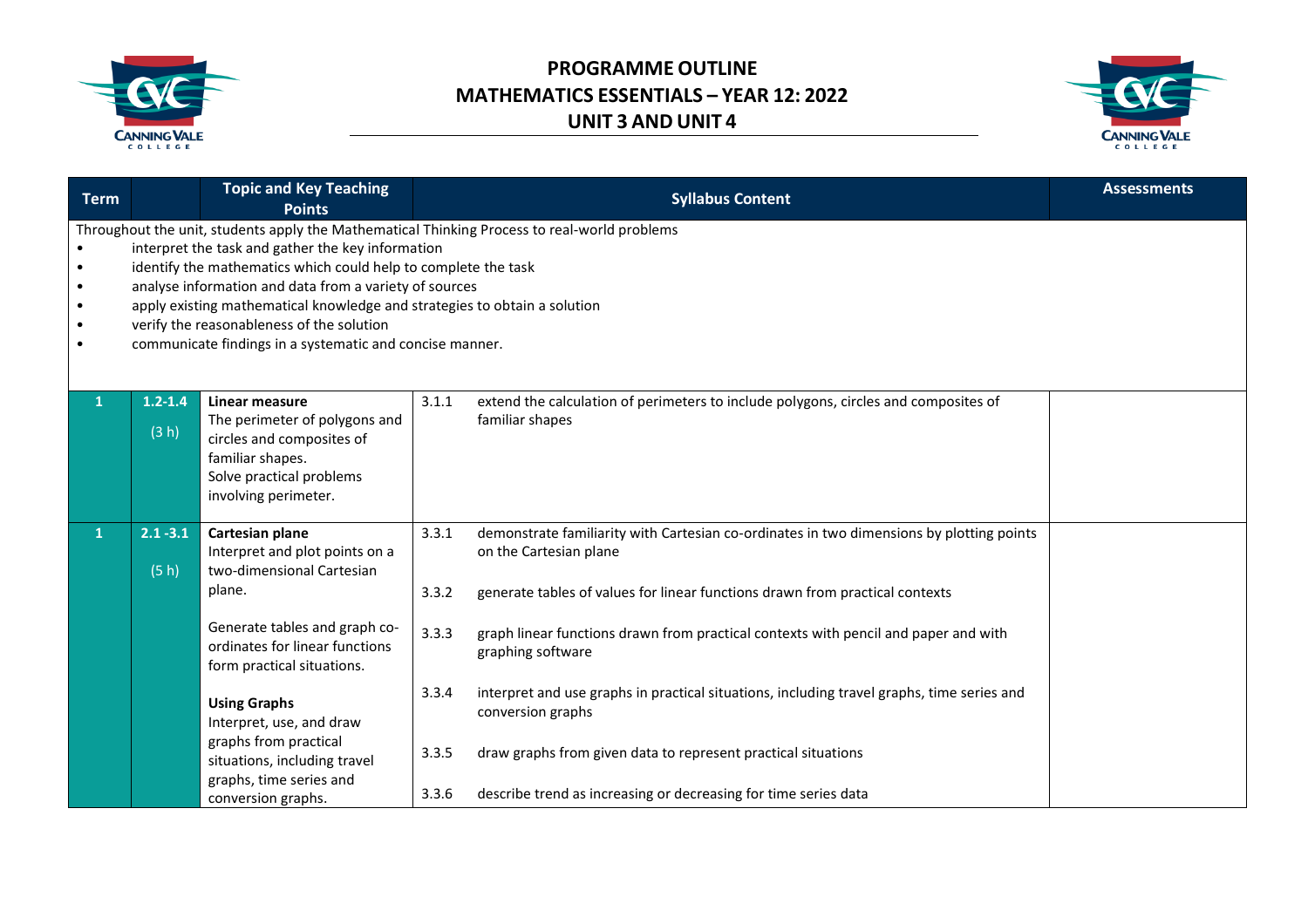



| <b>Term</b>  |                      | <b>Topic and Key Teaching</b><br><b>Points</b>                                                                                                                                                                                                                                                                                                   | <b>Syllabus Content</b>                                                                                                                                                                                                                                                                                                                                                                                                                                                                                                                                                                                          | <b>Assessments</b>                                            |
|--------------|----------------------|--------------------------------------------------------------------------------------------------------------------------------------------------------------------------------------------------------------------------------------------------------------------------------------------------------------------------------------------------|------------------------------------------------------------------------------------------------------------------------------------------------------------------------------------------------------------------------------------------------------------------------------------------------------------------------------------------------------------------------------------------------------------------------------------------------------------------------------------------------------------------------------------------------------------------------------------------------------------------|---------------------------------------------------------------|
|              |                      | Describe trends in time series<br>data.                                                                                                                                                                                                                                                                                                          |                                                                                                                                                                                                                                                                                                                                                                                                                                                                                                                                                                                                                  |                                                               |
| $\mathbf{1}$ | $3.2 - 4.2$<br>(4 h) | Using graphs in practical<br>situations<br>Examples in context:<br>Interpreting graphs showing<br>growth ranges for children<br>(height or weight or head<br>circumference versus age)<br>Interpreting hourly hospital<br>charts showing temperature<br>and pulse.<br>Interpreting graphs showing<br>life expectancy with different<br>variables | identify the rate of change of the dependent variable, relating it to the difference pattern<br>3.3.7<br>in a table and the slope of an associated line drawn from practical contexts<br>determine and describe the significance of the vertical intercept in practical situations<br>3.3.8<br>3.3.9<br>use the rate of change and the initial value to determine the linear relationship in<br>practical situations<br>3.3.10<br>interpret the point of intersection and other important features of given graphs of two<br>linear functions drawn from practical contexts; for example, the 'break-even' point |                                                               |
| $\mathbf{1}$ | $4.2 - 5.1$<br>(4 h) | <b>Mathematical Thinking</b><br>Process:<br>Students can<br>Interpret the task and gather<br>the key information<br>Identify the mathematics<br>which could help to complete<br>the task<br>Analyse information and data<br>from a variety of sources                                                                                            | Mathematical Thinking process investigation to be completed as a class over 4 hours using<br>content from Collecting and Interpreting Data.                                                                                                                                                                                                                                                                                                                                                                                                                                                                      | Term 1 Week 4<br>Task 1 Test 1<br><b>Linear Relationships</b> |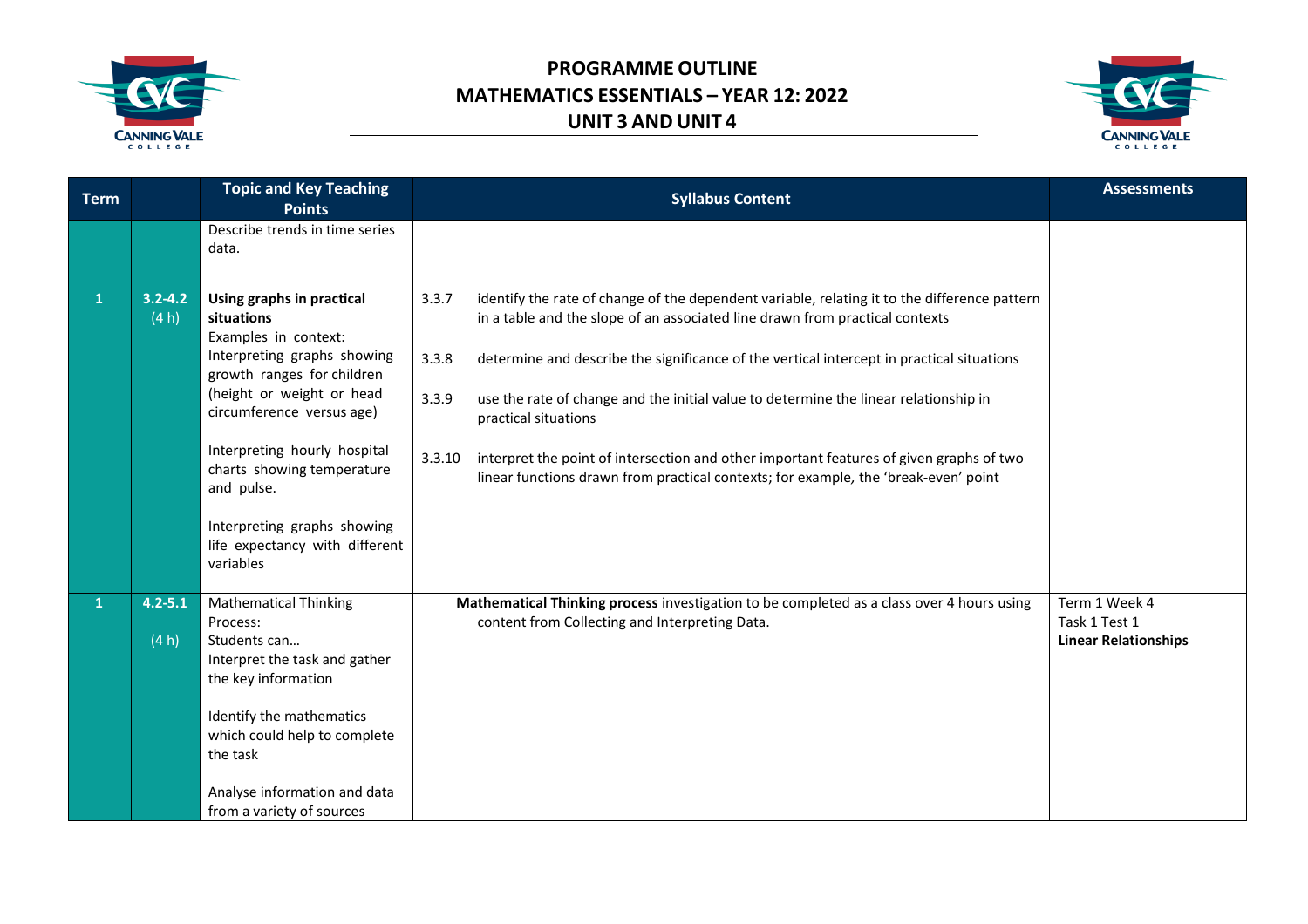



| <b>Term</b> |             | <b>Topic and Key Teaching</b><br><b>Points</b>                                  | <b>Syllabus Content</b>                                                                                                                                                                              | <b>Assessments</b> |
|-------------|-------------|---------------------------------------------------------------------------------|------------------------------------------------------------------------------------------------------------------------------------------------------------------------------------------------------|--------------------|
|             |             | Apply existing mathematical<br>knowledge and strategies to<br>obtain a solution |                                                                                                                                                                                                      |                    |
|             |             | Verify the reasonableness of<br>the solution                                    |                                                                                                                                                                                                      |                    |
|             |             | communicate findings in a<br>systematic and concise<br>manner.                  |                                                                                                                                                                                                      |                    |
|             | $5.2 - 7.1$ | <b>Data collection</b>                                                          | investigate the procedure for conducting a census<br>3.4.1                                                                                                                                           |                    |
|             | (8 h)       |                                                                                 | investigate the advantages and disadvantages of conducting a census<br>3.4.2                                                                                                                         |                    |
|             |             |                                                                                 | 3.4.3<br>understand the purpose of sampling to provide an estimate of population values when a<br>census is not used                                                                                 |                    |
|             |             |                                                                                 | investigate the different kinds of samples, for example, systematic samples, self-selected<br>3.4.4<br>samples, simple random samples                                                                |                    |
|             |             |                                                                                 | 3.4.5<br>recognise the advantages and disadvantages of these kinds of samples; for example,<br>comparing simple random samples with self-selected<br>samples                                         |                    |
|             |             |                                                                                 | identify the target population to be surveyed<br>3.4.6                                                                                                                                               |                    |
|             |             |                                                                                 | investigate questionnaire design principles; for example, simple language, unambiguous<br>3.4.7<br>questions, consideration of number of choices, issues of privacy and ethics, freedom<br>from bias |                    |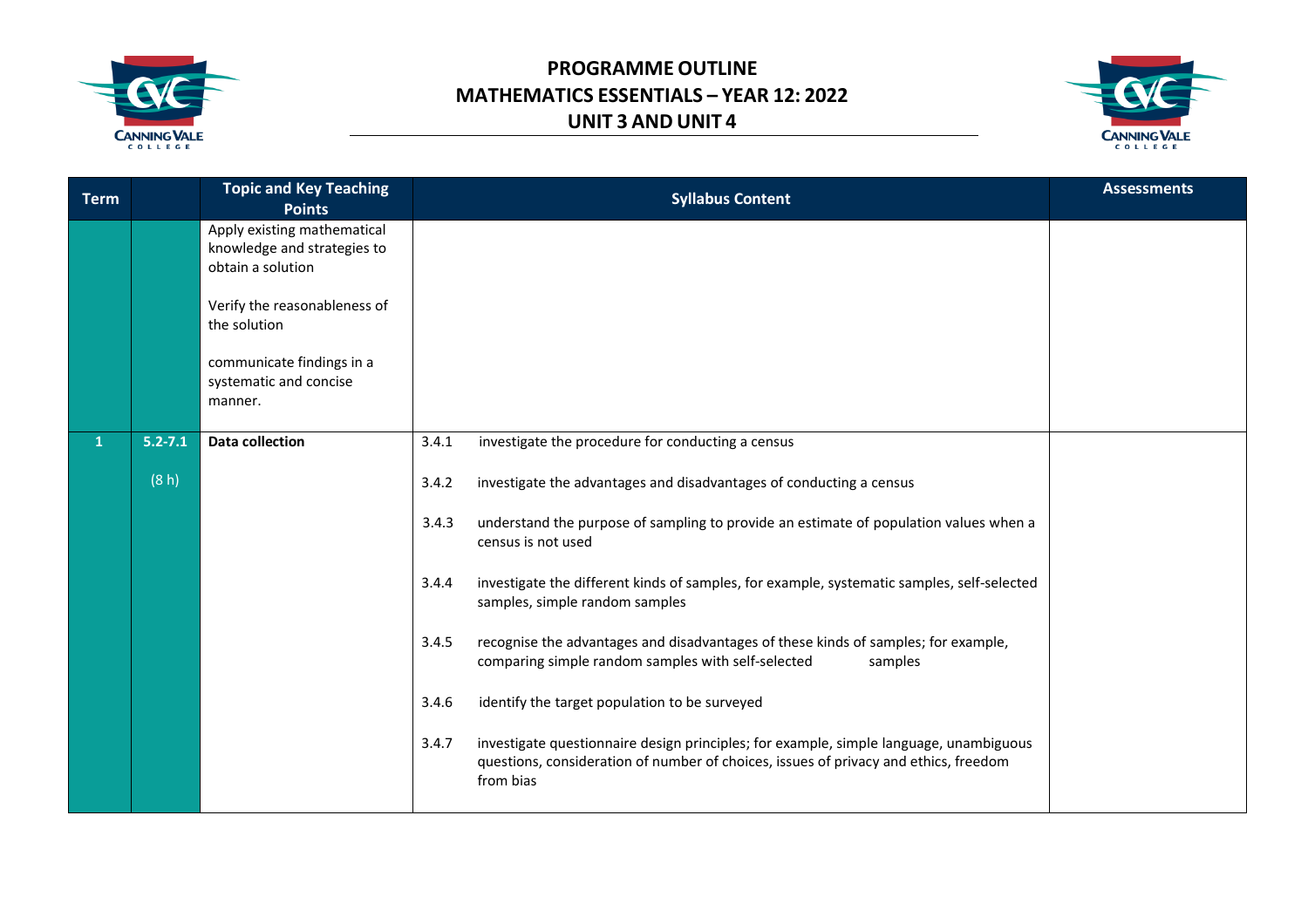



| <b>Term</b>    |             | <b>Topic and Key Teaching</b><br><b>Points</b>                                |        | <b>Syllabus Content</b>                                                                                                                                                                                                                     | <b>Assessments</b>                                                                   |
|----------------|-------------|-------------------------------------------------------------------------------|--------|---------------------------------------------------------------------------------------------------------------------------------------------------------------------------------------------------------------------------------------------|--------------------------------------------------------------------------------------|
|                |             |                                                                               | 3.4.8  | describe the faults in the collection of data process                                                                                                                                                                                       |                                                                                      |
|                |             |                                                                               | 3.4.9  | describe sources of error in surveys; for example, sampling error and measurement error                                                                                                                                                     |                                                                                      |
|                |             |                                                                               | 3.4.10 | describe possible misrepresentation of the results of a survey due to the unreliability of<br>generalising the survey findings to the entire population, for example, because of limited<br>sample size or chance variation between samples |                                                                                      |
|                |             |                                                                               | 3.4.11 | describe errors and misrepresentation of the results of a survey, including examples of<br>media misrepresentations of surveys and the manipulation of data to serve different<br>purposes                                                  |                                                                                      |
| $\mathbf{1}$   | $7.2 - 9.1$ | <b>Bivariate scatterplots</b><br>Examples in context:                         | 3.4.12 | describe the patterns and features of bivariate data                                                                                                                                                                                        | Term 1 Week 9<br>Task 2                                                              |
|                | (8 h)       | Analysing data obtained from<br>medical sources, including<br>bivariate data. | 3.4.13 | describe the association between two numerical variables in terms of direction<br>(positive/negative), form (linear/non-linear) and strength (strong/moderate/weak)                                                                         | Statistical Investigation 1<br><b>Data Collection, Process</b><br>and Bivariate Data |
|                |             | Analysing and interpreting                                                    | 3.4.14 | identify the dependent and independent variable                                                                                                                                                                                             |                                                                                      |
|                |             | tables and graphs that<br>compare body ratios, such                           |        | 3.4.15 fit a trend line by eye                                                                                                                                                                                                              |                                                                                      |
|                |             | as hip height versus stride<br>length, foot length versus<br>height           | 3.4.16 | interpret relationships in terms of the variables, for example, describe trend as<br>increasing or decreasing                                                                                                                               |                                                                                      |
|                |             |                                                                               | 3.4.17 | use the trend line to make predictions, both by interpolation and extrapolation                                                                                                                                                             |                                                                                      |
|                |             |                                                                               | 3.4.18 | recognise the dangers of extrapolation                                                                                                                                                                                                      |                                                                                      |
|                |             |                                                                               | 3.4.19 | distinguish between causality and association through examples                                                                                                                                                                              |                                                                                      |
| $\overline{2}$ |             |                                                                               |        | EST Review Topics and Catch up on missed content                                                                                                                                                                                            |                                                                                      |
|                |             |                                                                               |        | <b>Consolidation of EST Content</b>                                                                                                                                                                                                         |                                                                                      |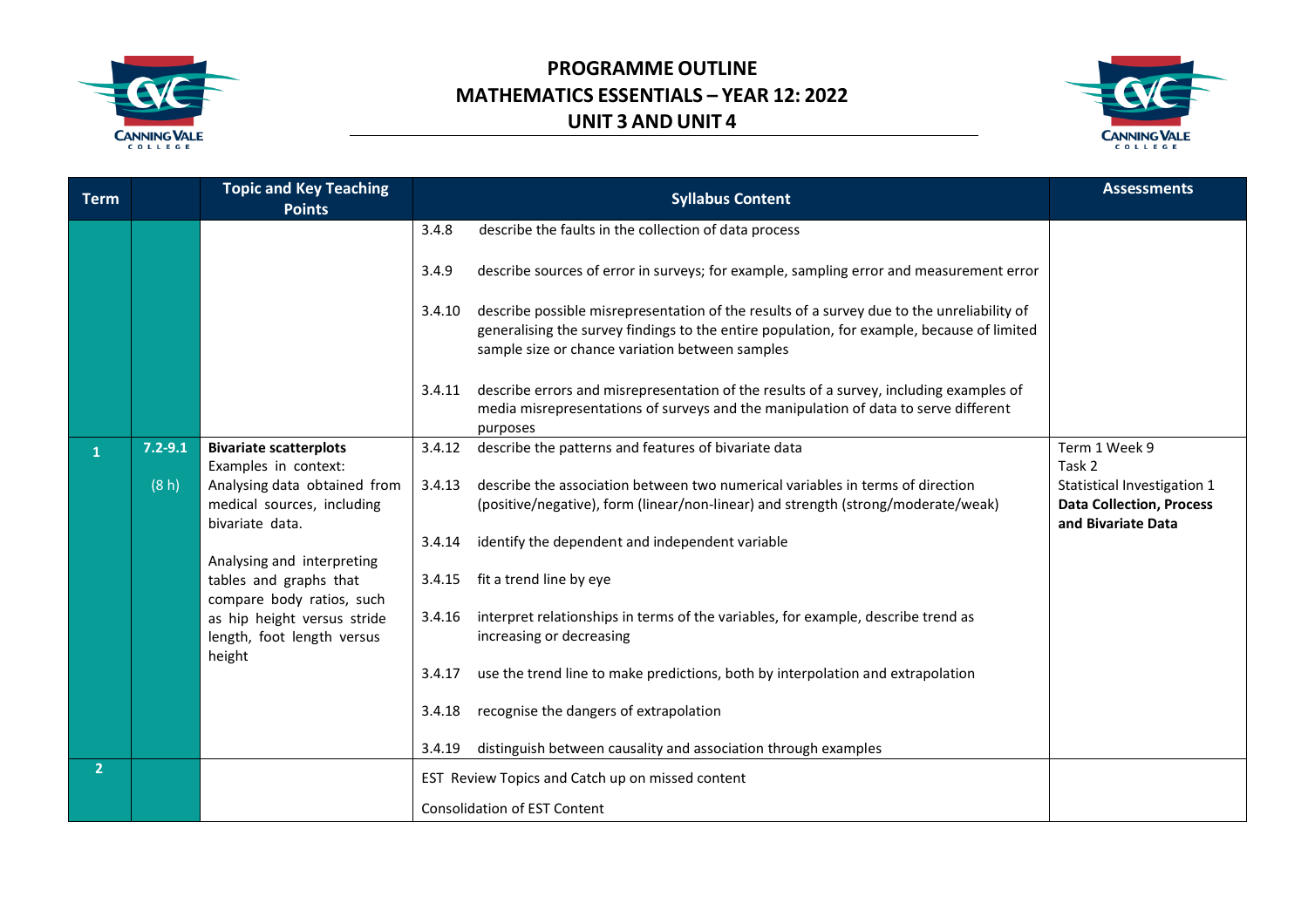



| <b>Term</b>    |                     | <b>Topic and Key Teaching</b><br><b>Points</b>                                                                                                                                                                                                                                        |                | <b>Syllabus Content</b>                                                                                                                                                                 | <b>Assessments</b>                                                                                      |
|----------------|---------------------|---------------------------------------------------------------------------------------------------------------------------------------------------------------------------------------------------------------------------------------------------------------------------------------|----------------|-----------------------------------------------------------------------------------------------------------------------------------------------------------------------------------------|---------------------------------------------------------------------------------------------------------|
| $\overline{2}$ | $3.1 - 4.2$         | Area measure<br>Examples in context:                                                                                                                                                                                                                                                  | 3.1.2          | calculate areas of parallelograms, trapeziums, circles and semi-circles                                                                                                                 |                                                                                                         |
|                | (5 h)               | calculating surface area of<br>various buildings to compare                                                                                                                                                                                                                           | 3.1.3          | determine the area of composite figures by decomposition into familiar shapes                                                                                                           |                                                                                                         |
|                |                     | costs of external painting                                                                                                                                                                                                                                                            | 3.1.4          | determine the surface area of familiar solids, including, cubes, rectangular and triangular<br>prisms, spheres and cylinders                                                            |                                                                                                         |
|                |                     |                                                                                                                                                                                                                                                                                       | 3.1.5          | use addition of the area of the faces of solids to determine the surface area of composite<br>solids                                                                                    |                                                                                                         |
| $\overline{2}$ | $4.3 - 5.3$<br>(5h) | <b>Volume and capacity</b><br>Examples in context:<br>Interpreting dosages for<br>children and adults from<br>dosage panels on medicines,<br>given age or weight<br>Calculating and interpreting<br>dosages for children from<br>adults' medication using<br>various formulas (Fried, | 3.1.6<br>3.1.7 | recognise relations between volume and capacity, recognising that $1 \text{ cm}^3$ = 1 mL and 1<br>$m^3 = 1$ kL<br>calculate the volume and capacity of cylinders, pyramids and spheres |                                                                                                         |
|                |                     | Young, Clark) in millilitres<br>Comparing the capacity of<br>rainwater tanks                                                                                                                                                                                                          |                |                                                                                                                                                                                         |                                                                                                         |
| $\overline{2}$ | $5.4 - 6.2$         | <b>Geometry and three-</b><br>dimensional objects                                                                                                                                                                                                                                     | 3.2.1          | recognise the properties of common two-dimensional geometric shapes and three-<br>dimensional solids                                                                                    | Term 2 Week 6<br>Task 3                                                                                 |
|                | (3 h)               | Examples in context:<br>Drawing scale diagrams of<br>everyday two-dimensional<br>shapes                                                                                                                                                                                               | 3.2.2          | interpret different forms of two-dimensional representations of three-dimensional<br>objects, including nets and perspective diagrams                                                   | <b>Practical Application 1</b><br>Geometry, Three-<br>dimensional objects and<br><b>Scale Diagrams.</b> |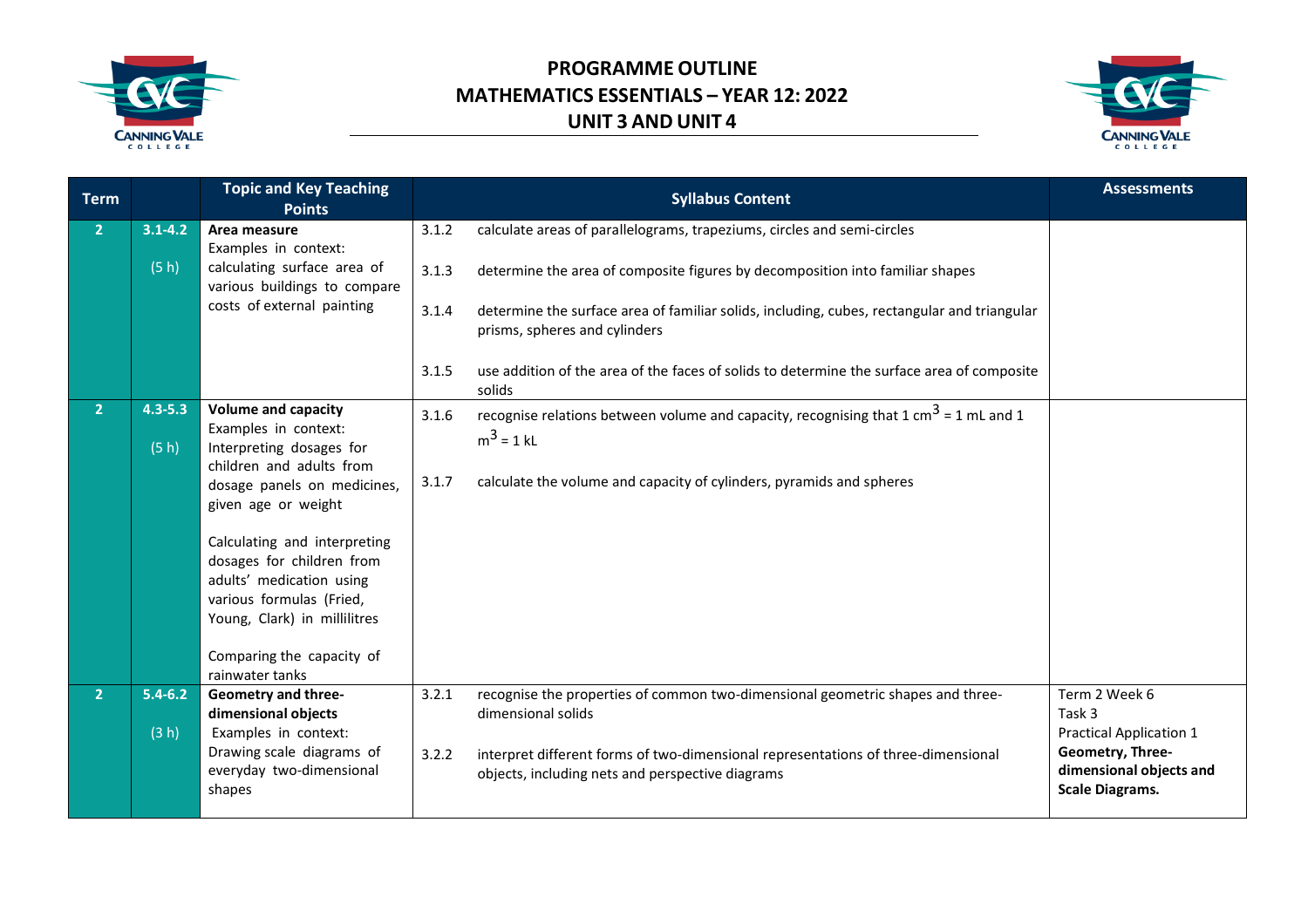



| <b>Term</b>    |             | <b>Topic and Key Teaching</b><br><b>Points</b>                                                                                                    |        | <b>Syllabus Content</b>                                                                                                                                                                                | <b>Assessments</b> |
|----------------|-------------|---------------------------------------------------------------------------------------------------------------------------------------------------|--------|--------------------------------------------------------------------------------------------------------------------------------------------------------------------------------------------------------|--------------------|
|                |             | Interpreting common<br>symbols and abbreviations<br>used on house plans.                                                                          | 3.2.3  | use terminology of geometric shapes; for example, point, line, angle, diagonal, edge,<br>curve, face and vertex, parallel and perpendicular                                                            |                    |
|                |             | Using the scale on a plan to                                                                                                                      | 3.2.9  | interpret plans and elevation views of models                                                                                                                                                          |                    |
|                |             | calculate actual external or<br>internal dimensions, the                                                                                          | 3.2.10 | sketch elevation views of different models                                                                                                                                                             |                    |
|                |             | lengths of the house and the<br>dimensions of particular<br>rooms                                                                                 | 3.2.11 | interpret diagrams of three-dimensional objects                                                                                                                                                        |                    |
|                |             | Using technology to translate<br>two-dimensional house plans<br>into three-dimensional<br>building creating landscape<br>designs using technology |        |                                                                                                                                                                                                        |                    |
| 2 <sup>1</sup> | $6.3 - 8.1$ | Interpret and create scale<br>drawings                                                                                                            | 3.2.4  | interpret commonly used symbols and abbreviations in scale drawings                                                                                                                                    |                    |
|                | (6 h)       |                                                                                                                                                   | 3.2.5  | determine actual measurements of angle, perimeters and areas from scale drawings                                                                                                                       |                    |
|                |             |                                                                                                                                                   | 3.2.6  | estimate and compare quantities, materials and costs using actual measurements from<br>scale drawings, for example using measurements for packaging, clothes, painting,<br>bricklaying and landscaping |                    |
|                |             |                                                                                                                                                   | 3.2.7  | understand and apply drawing conventions of scale drawings, such as scales in ratio,<br>dimensions and labelling                                                                                       |                    |
|                |             |                                                                                                                                                   | 3.2.8  | construct scale drawings by hand and by using appropriate software/technology                                                                                                                          |                    |
|                |             |                                                                                                                                                   |        |                                                                                                                                                                                                        |                    |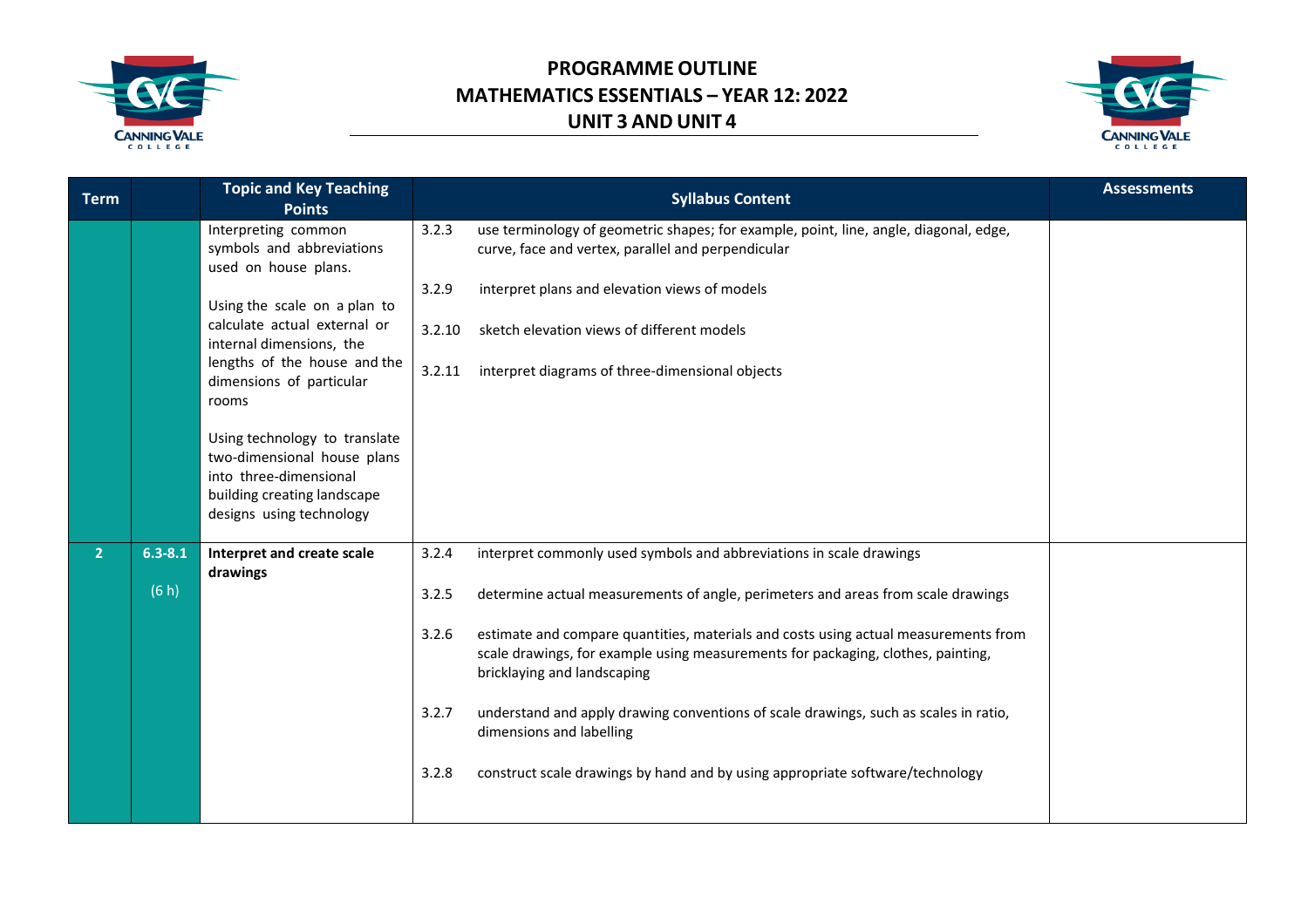



| Term                    |                   | <b>Topic and Key Teaching</b><br><b>Points</b>                                              | <b>Syllabus Content</b>                                                                                          | <b>Assessments</b>                                                |
|-------------------------|-------------------|---------------------------------------------------------------------------------------------|------------------------------------------------------------------------------------------------------------------|-------------------------------------------------------------------|
| 2 <sup>1</sup>          | $8.2 - 9.3$       | <b>Right-angled triangles</b>                                                               | apply Pythagoras' theorem to solve problems in practical two-dimensional views<br>3.2.12                         |                                                                   |
|                         | (6 h)             |                                                                                             | apply the tangent ratio to determine unknown angles and sides in right-angled triangles<br>3.2.13                |                                                                   |
|                         |                   |                                                                                             | work with the concepts of angle of elevation and angle of depression<br>3.2.14                                   |                                                                   |
|                         |                   |                                                                                             | apply the cosine and sine ratios to determine unknown angles and sides in right-angle<br>3.2.15<br>triangles     |                                                                   |
|                         |                   |                                                                                             | 3.2.16 solve problems involving trigonometric ratios in practical two-dimensional views                          |                                                                   |
| 2 <sup>1</sup>          | 9.4-end<br>(11 h) | Probability<br>Examples in context:<br>Using data to calculate the                          | 4.1.1 interpret commonly used probability statements, including 'possible', 'probable', 'likely',<br>'certain'   | Term 2 Week 9<br>Task 4 Test 2<br><b>Right-triangle Geometry,</b> |
|                         |                   | relative frequencies of the<br>different countries of origin<br>of visitors to a particular | describe ways of expressing probabilities formally using fractions, decimals, ratios and<br>4.1.2<br>percentages | <b>Area and Volume</b>                                            |
|                         |                   | tourist venue or country                                                                    | recognise that the repetition of chance events is likely to produce different results<br>4.1.4                   |                                                                   |
|                         |                   | Using data to calculate the                                                                 | recognise the law of large numbers and identify relative frequency as probability<br>4.1.5                       |                                                                   |
| $\overline{3}$          | $1.1 - 1.4$       | relative frequencies of the<br>amounts of household                                         | 4.1.7<br>construct a sample space for an experiment which represents a practical situation                       |                                                                   |
|                         |                   | expenditure                                                                                 | use a sample space to determine the probability of outcomes for an experiment<br>4.1.8                           |                                                                   |
|                         |                   | Using data to predict the<br>number of people likely to                                     | 4.1.9<br>use arrays or tree diagrams to determine the outcomes and the probabilities for<br>experiments          |                                                                   |
|                         |                   | be infected with a strain of<br>flu or experience side effects                              | identify situations in real-life contexts where probability is used for decision making<br>4.1.10                |                                                                   |
|                         |                   | with a certain medication                                                                   | 4.1.11 determine and use probabilities (relative frequencies) from given data to predict                         |                                                                   |
|                         |                   |                                                                                             | proportions and the number of outcomes that are likely to occur                                                  |                                                                   |
| $\overline{\mathbf{3}}$ | $2.1 - 2.4$       | Simple probabilities in<br>practical situations                                             | 4.1.3<br>perform simulations of experiments using technology                                                     |                                                                   |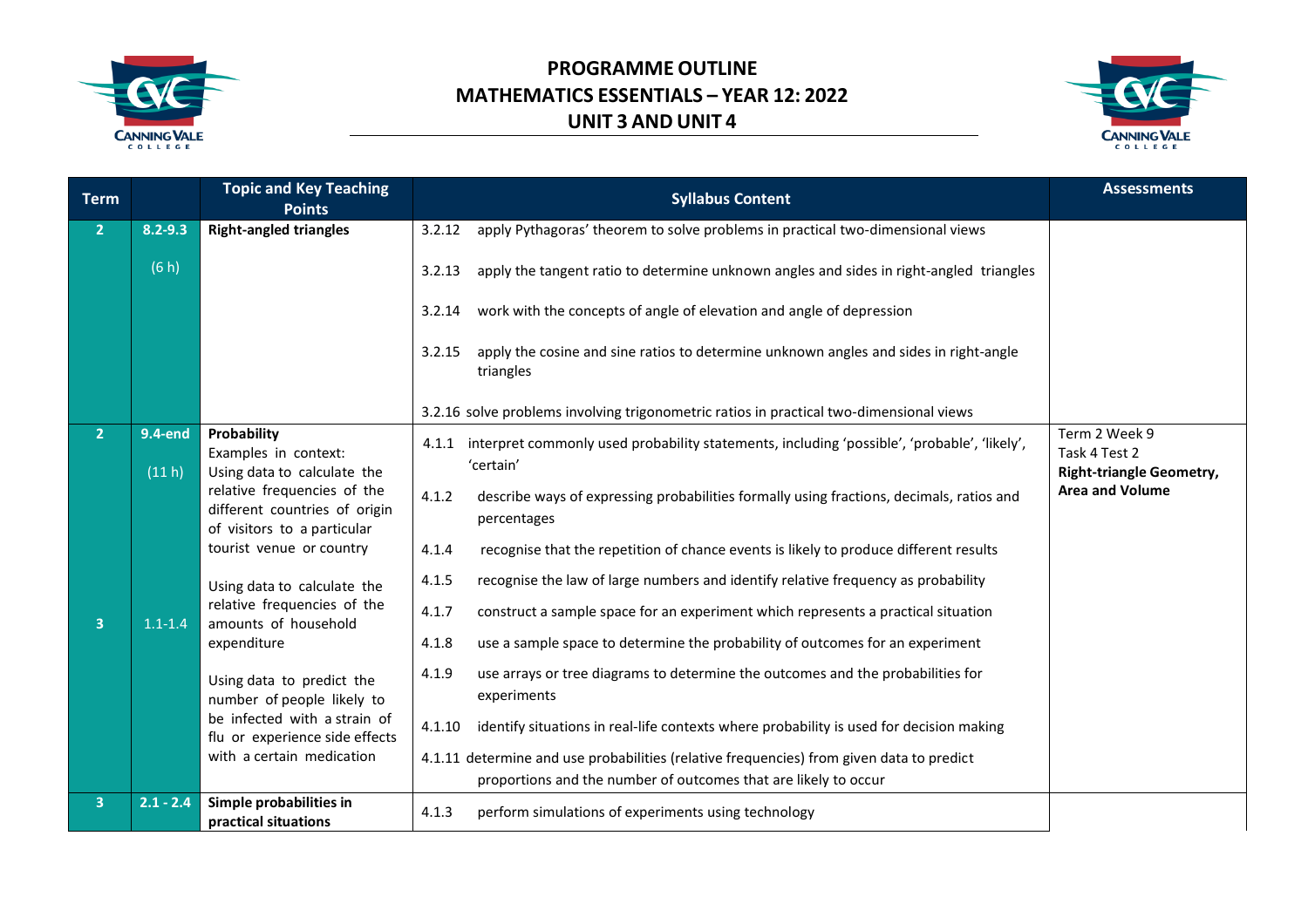



| <b>Term</b>    |                      | <b>Topic and Key Teaching</b><br><b>Points</b>                                                                                                                                            | <b>Syllabus Content</b>                                                                                                                                                                                                                                                                                                     | <b>Assessments</b>                                                                             |
|----------------|----------------------|-------------------------------------------------------------------------------------------------------------------------------------------------------------------------------------------|-----------------------------------------------------------------------------------------------------------------------------------------------------------------------------------------------------------------------------------------------------------------------------------------------------------------------------|------------------------------------------------------------------------------------------------|
|                | (7 h)                |                                                                                                                                                                                           | identify factors that may cause the simulation to no longer model the real world event<br>4.1.6                                                                                                                                                                                                                             |                                                                                                |
| $\overline{3}$ | $3.1 - 4.3$<br>(7 h) | <b>Earth geometry</b><br>Methods of locating positions<br>on the earth's surface given<br>latitude and longitude; global<br>positioning system, globe,<br>atlas and digital technologies. | locate positions on the earth's surface given latitude and longitude using a range of<br>4.2.1<br>methods; for example, a global positioning system (GPS), a globe, an atlas and digital<br>technologies<br>use the arc length formula to calculate distances between two places on Earth on the<br>4.2.2<br>same longitude | Term 3 Week 2<br>Task 5<br><b>Practical Application2</b><br><b>Probability and Simulations</b> |
|                |                      | Calculations of distance<br>between two places on Earth<br>on same longitude using arc<br>length formula.                                                                                 | determine distances between two places on Earth using appropriate technology<br>4.2.3                                                                                                                                                                                                                                       |                                                                                                |
|                |                      | Distance between two places<br>on Earth using technology.<br>Solve practical problems<br>involving the location of and<br>distance between positions on<br>the Earth's surface            |                                                                                                                                                                                                                                                                                                                             |                                                                                                |
| $\overline{3}$ | $4.4 - 6.3$          | <b>Time</b><br>Link between longitude and                                                                                                                                                 | understand the link between longitude and time<br>4.2.4                                                                                                                                                                                                                                                                     | Term 3 Week 6                                                                                  |
|                | (8 h)                | time<br>Problems involving time zones<br>in Australia and neighbouring<br>nations, Greenwich Mean<br>Time and International Date                                                          | solve problems involving time zones in Australia and neighbouring nations making any<br>4.2.5<br>necessary allowances for daylight saving<br>solve problems involving Greenwich Mean Time and the International Date Line<br>4.2.6<br>determine time differences between two places on Earth<br>4.2.7                       | Task 6 Test 3<br><b>Earth Geometry and Time</b><br><b>Zones</b>                                |
|                |                      | Line, time differences, travel<br>involving time zone changes.                                                                                                                            | solve problems associated with time zones; for example, internet and phone usage<br>4.2.8<br>4.2.9<br>solve problems relating to travelling east and west, incorporating time zone changes                                                                                                                                  |                                                                                                |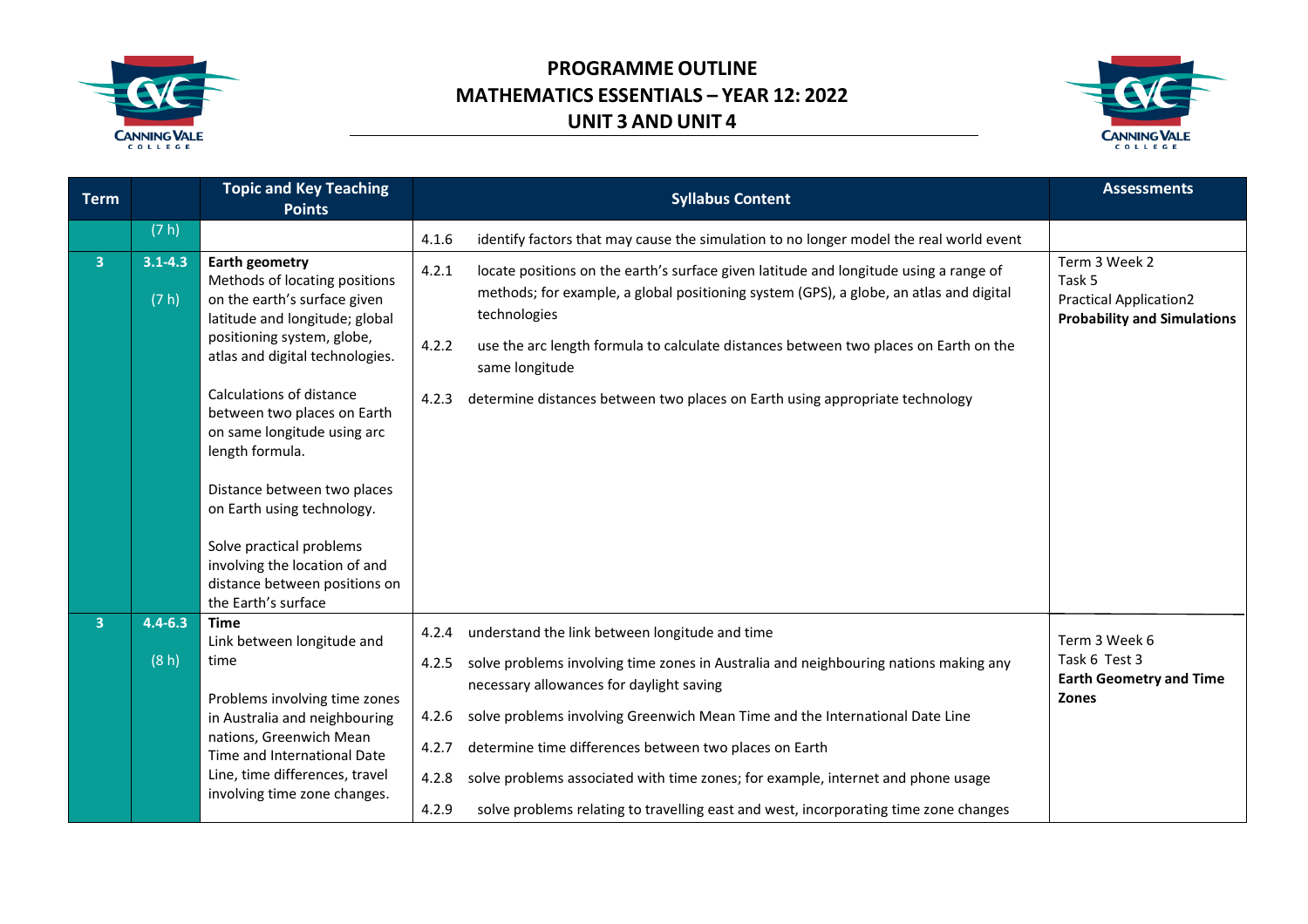



| <b>Term</b>    |                      | <b>Topic and Key Teaching</b><br><b>Points</b>                                                                                                                                                                                                                                   | <b>Syllabus Content</b>                                                                                                                                                                                                                                                                                                                                                                                                                                           | <b>Assessments</b>                                                                                                         |
|----------------|----------------------|----------------------------------------------------------------------------------------------------------------------------------------------------------------------------------------------------------------------------------------------------------------------------------|-------------------------------------------------------------------------------------------------------------------------------------------------------------------------------------------------------------------------------------------------------------------------------------------------------------------------------------------------------------------------------------------------------------------------------------------------------------------|----------------------------------------------------------------------------------------------------------------------------|
| $\overline{3}$ | $5.4 - 6.2$<br>(3 h) | <b>Compounding relationships</b><br>Real-life, compounding<br>situations expressed as a<br>recurrence relationship;<br>compound interest, population<br>growth.<br>Solve practical problems<br>involving compounding<br>situations.                                              | review the principles of simple interest<br>4.3.1<br>understand the concept of compound interest as a recurrence relation<br>4.3.2<br>consider similar problems involving compounding; for example, population growth<br>4.3.3                                                                                                                                                                                                                                    |                                                                                                                            |
| 3 <sup>1</sup> | $6.3 - 8.2$<br>(8h)  | <b>Compounding loans and</b><br><i>investments</i>                                                                                                                                                                                                                               | use technology to calculate the future value of a compound interest loan or investment<br>4.3.4<br>and the total interest paid or earned<br>use technology to compare, numerically and graphically, the growth of simple interest and<br>4.3.5<br>compound interest loans and investments<br>use technology to investigate the effect of changing the interest rate and the number of<br>4.3.6<br>compounding periods on the future value of a loan or investment |                                                                                                                            |
| 3              | 8.3-9.4<br>(6 h)     | <b>Reducing balance loans</b><br>Examples in context:<br>Using formula, graphs and<br>spreadsheets to calculate the<br>outcomes of investment<br>accounts with compound<br>interest<br>Using percentages, rates and<br>spreadsheets to investigate<br>personal loan calculations | use technology and a recurrence relation to model a reducing balance loan<br>4.3.7<br>investigate the effect of the interest rate and repayment amount on the time taken to<br>4.3.8<br>repay a loan                                                                                                                                                                                                                                                              | Term 3 Week 9<br>Task 7<br><b>Practical Application 3</b><br><b>Compound Interest and</b><br><b>Reducing Balance Loans</b> |